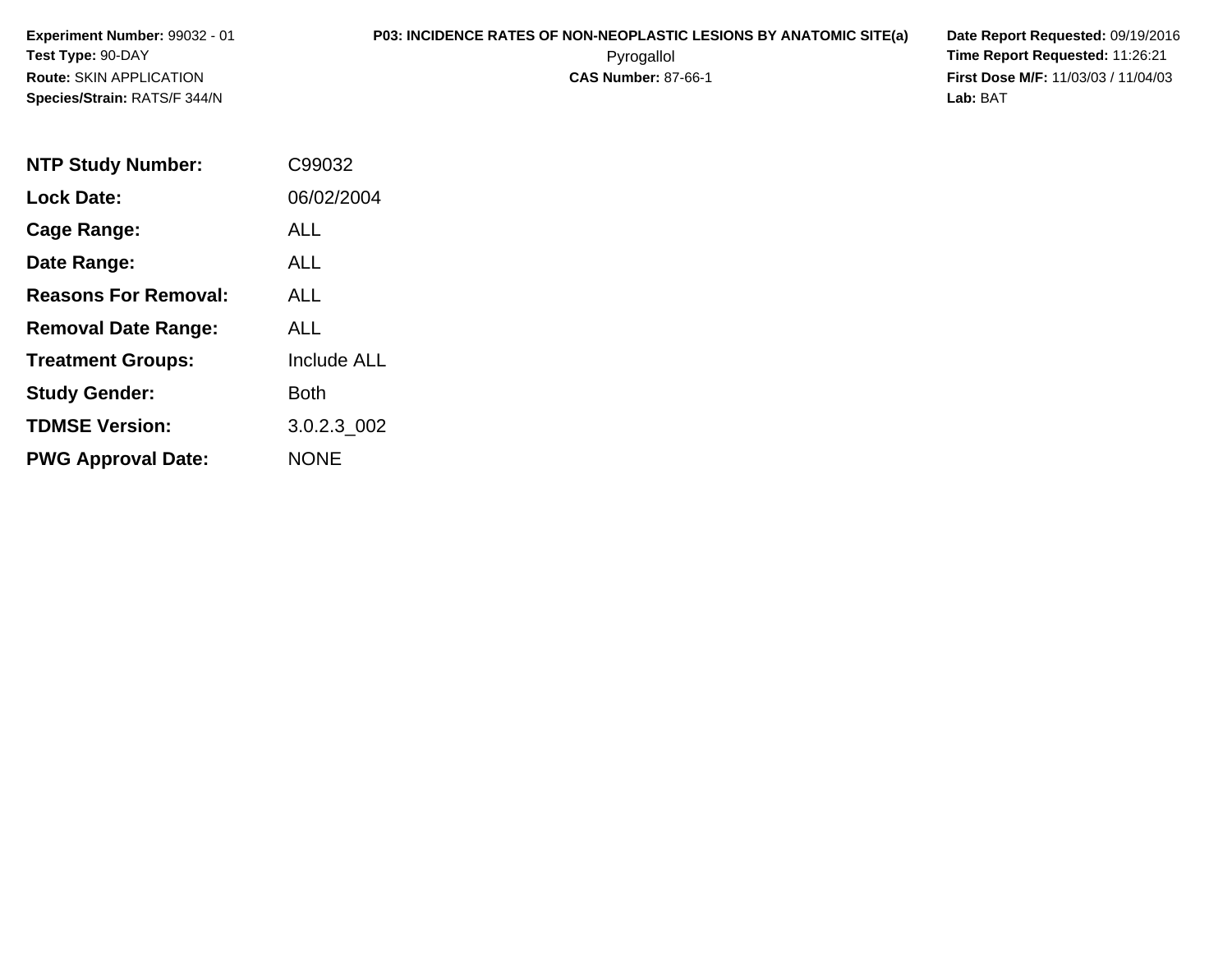| Test Type: 90-DAY<br>Route: SKIN APPLICATION<br>Species/Strain: RATS/F 344/N |           |           | P03: INCIDENCE RATES OF NON-NEOPLASTIC LESIONS BY ANATOMIC SITE(a)<br>Pyrogallol<br><b>CAS Number: 87-66-1</b> |            | Date Report Requested: 09/19/2016<br>Time Report Requested: 11:26:21<br>First Dose M/F: 11/03/03 / 11/04/03<br>Lab: BAT |                  |  |
|------------------------------------------------------------------------------|-----------|-----------|----------------------------------------------------------------------------------------------------------------|------------|-------------------------------------------------------------------------------------------------------------------------|------------------|--|
| <b>FISCHER 344 RATS MALE</b>                                                 | 0 MG/KG   | 9.5 MG/KG | 18.75 MG/KG                                                                                                    | 37.5 MG/KG | 75 MG/KG                                                                                                                | <b>150 MG/KG</b> |  |
| <b>Disposition Summary</b>                                                   |           |           |                                                                                                                |            |                                                                                                                         |                  |  |
| <b>Animals Initially In Study</b><br><b>Early Deaths</b><br><b>Survivors</b> | 10        | 10        | 10                                                                                                             | 10         | 10                                                                                                                      | 10               |  |
| <b>Terminal Sacrifice</b>                                                    | 10        | 10        | 10                                                                                                             | 10         | 10                                                                                                                      | 10               |  |
| <b>Animals Examined Microscopically</b>                                      | 10        | 10        | 10                                                                                                             | 10         | 10                                                                                                                      | 10               |  |
| <b>ALIMENTARY SYSTEM</b>                                                     |           |           |                                                                                                                |            |                                                                                                                         |                  |  |
| Esophagus                                                                    | (10)      | (0)       | (0)                                                                                                            | (0)        | (0)                                                                                                                     | (10)             |  |
| Intestine Large, Cecum                                                       | (10)      | (0)       | (0)                                                                                                            | (0)        | (0)                                                                                                                     | (10)             |  |
| Parasite Metazoan                                                            | 1(10%)    |           |                                                                                                                |            |                                                                                                                         |                  |  |
| Intestine Large, Colon                                                       | (10)      | (0)       | (0)                                                                                                            | (0)        | (0)                                                                                                                     | (10)             |  |
| Parasite Metazoan                                                            | 1(10%)    |           |                                                                                                                |            |                                                                                                                         |                  |  |
| Intestine Large, Rectum                                                      | (10)      | (0)       | (0)                                                                                                            | (0)        | (0)                                                                                                                     | (10)             |  |
| Intestine Small, Duodenum                                                    | (10)      | (0)       | (0)                                                                                                            | (0)        | (0)                                                                                                                     | (10)             |  |
| Intestine Small, Ileum                                                       | (10)      | (0)       | (0)                                                                                                            | (0)        | (0)                                                                                                                     | (10)             |  |
| Intestine Small, Jejunum                                                     | (10)      | (0)       | (0)                                                                                                            | (0)        | (0)                                                                                                                     | (10)             |  |
| Liver                                                                        | (10)      | (0)       | (0)                                                                                                            | (0)        | (0)                                                                                                                     | (10)             |  |
| Hematopoietic Cell Proliferation                                             |           |           |                                                                                                                |            |                                                                                                                         | $1(10\%)$        |  |
| Hepatodiaphragmatic Nodule                                                   | $1(10\%)$ |           |                                                                                                                |            |                                                                                                                         |                  |  |
| Infiltration Cellular, Mononuclear Cell                                      | 9(90%)    |           |                                                                                                                |            |                                                                                                                         | 10 (100%)        |  |
| Pancreas                                                                     | (10)      | (0)       | (0)                                                                                                            | (0)        | (0)                                                                                                                     | (10)             |  |
| Acinus, Atrophy                                                              |           |           |                                                                                                                |            |                                                                                                                         | $1(10\%)$        |  |
| Salivary Glands                                                              | (10)      | (0)       | (0)                                                                                                            | (0)        | (0)                                                                                                                     | (10)             |  |
| Stomach, Forestomach                                                         | (10)      | (0)       | (0)                                                                                                            | (0)        | (0)                                                                                                                     | (10)             |  |
| Stomach, Glandular                                                           | (10)      | (0)       | (0)                                                                                                            | (0)        | (0)                                                                                                                     | (10)             |  |
| CARDIOVASCULAR SYSTEM                                                        |           |           |                                                                                                                |            |                                                                                                                         |                  |  |
| <b>Blood Vessel</b>                                                          | (10)      | (0)       | (0)                                                                                                            | (0)        | (0)                                                                                                                     | (10)             |  |
| Heart                                                                        | (10)      | (0)       | (0)                                                                                                            | (0)        | (0)                                                                                                                     | (10)             |  |
| Cardiomyopathy                                                               | 9(90%)    |           |                                                                                                                |            |                                                                                                                         | 9(90%)           |  |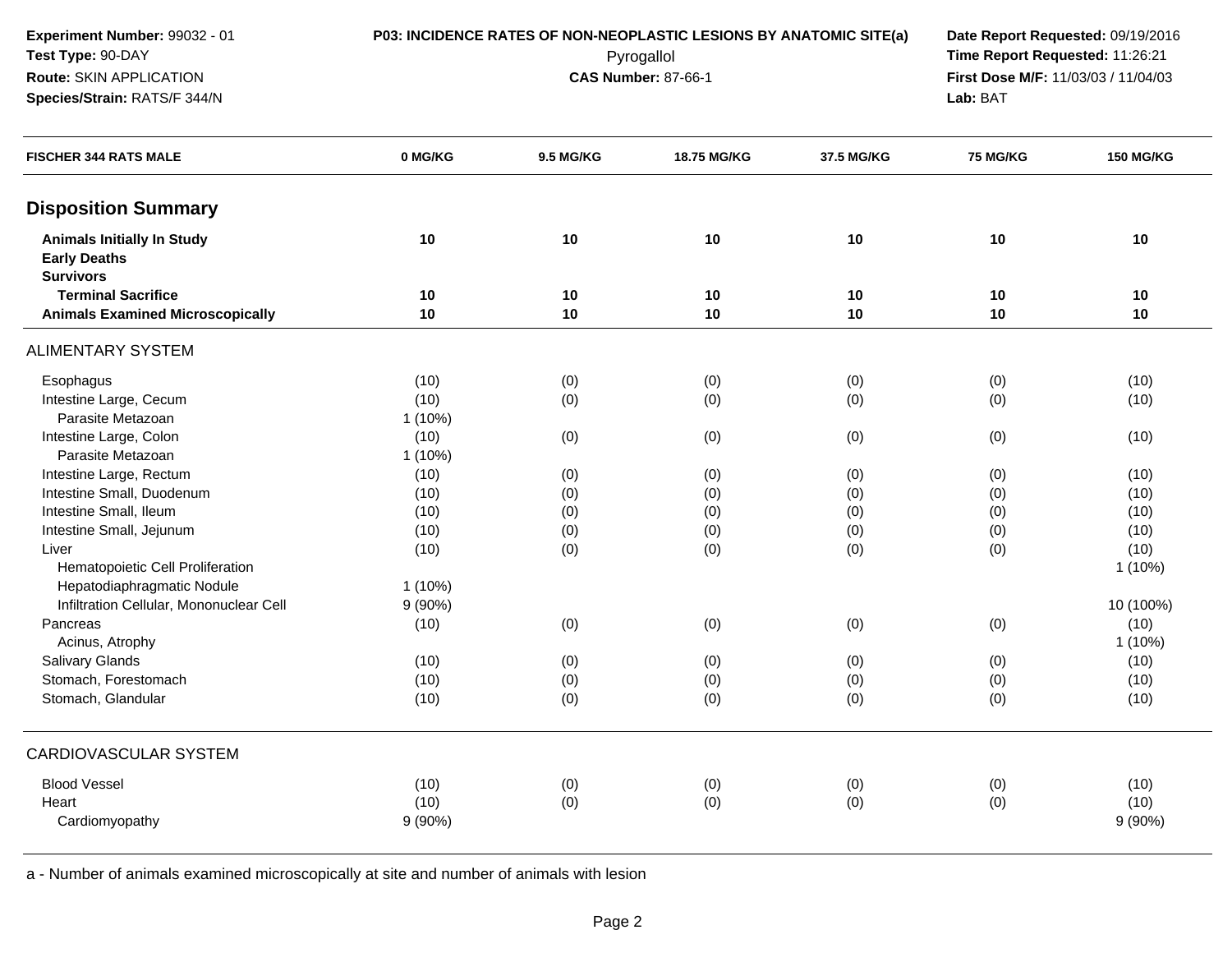| Experiment Number: 99032 - 01<br>Test Type: 90-DAY<br>Route: SKIN APPLICATION<br>Species/Strain: RATS/F 344/N                                 |                                                | P03: INCIDENCE RATES OF NON-NEOPLASTIC LESIONS BY ANATOMIC SITE(a)<br>Date Report Requested: 09/19/2016<br>Time Report Requested: 11:26:21<br>Pyrogallol<br>First Dose M/F: 11/03/03 / 11/04/03<br><b>CAS Number: 87-66-1</b><br>Lab: BAT |                                        |                                        |                                        |                                                       |
|-----------------------------------------------------------------------------------------------------------------------------------------------|------------------------------------------------|-------------------------------------------------------------------------------------------------------------------------------------------------------------------------------------------------------------------------------------------|----------------------------------------|----------------------------------------|----------------------------------------|-------------------------------------------------------|
| <b>FISCHER 344 RATS MALE</b>                                                                                                                  | 0 MG/KG                                        | 9.5 MG/KG                                                                                                                                                                                                                                 | 18.75 MG/KG                            | 37.5 MG/KG                             | <b>75 MG/KG</b>                        | <b>150 MG/KG</b>                                      |
| <b>ENDOCRINE SYSTEM</b>                                                                                                                       |                                                |                                                                                                                                                                                                                                           |                                        |                                        |                                        |                                                       |
| <b>Adrenal Cortex</b><br>Adrenal Medulla<br>Islets, Pancreatic<br>Parathyroid Gland<br><b>Pituitary Gland</b><br><b>Thyroid Gland</b><br>Cyst | (10)<br>(10)<br>(10)<br>(10)<br>(10)<br>(10)   | (0)<br>(0)<br>(0)<br>(0)<br>(0)<br>(0)                                                                                                                                                                                                    | (0)<br>(0)<br>(0)<br>(0)<br>(0)<br>(0) | (0)<br>(0)<br>(0)<br>(0)<br>(0)<br>(0) | (0)<br>(0)<br>(0)<br>(0)<br>(0)<br>(0) | (10)<br>(10)<br>(10)<br>(9)<br>(10)<br>(10)<br>1(10%) |
| <b>GENERAL BODY SYSTEM</b>                                                                                                                    |                                                |                                                                                                                                                                                                                                           |                                        |                                        |                                        |                                                       |
| None                                                                                                                                          |                                                |                                                                                                                                                                                                                                           |                                        |                                        |                                        |                                                       |
| <b>GENITAL SYSTEM</b>                                                                                                                         |                                                |                                                                                                                                                                                                                                           |                                        |                                        |                                        |                                                       |
| Epididymis<br><b>Preputial Gland</b><br>Inflammation<br>Prostate<br>Seminal Vesicle<br><b>Testes</b>                                          | (10)<br>(10)<br>2(20%)<br>(10)<br>(10)<br>(10) | (0)<br>(0)<br>(0)<br>(0)<br>(0)                                                                                                                                                                                                           | (0)<br>(0)<br>(0)<br>(0)<br>(0)        | (0)<br>(0)<br>(0)<br>(0)<br>(0)        | (0)<br>(0)<br>(0)<br>(0)<br>(0)        | (10)<br>(10)<br>2(20%)<br>(10)<br>(10)<br>(10)        |
| <b>HEMATOPOIETIC SYSTEM</b>                                                                                                                   |                                                |                                                                                                                                                                                                                                           |                                        |                                        |                                        |                                                       |
| <b>Bone Marrow</b><br>Lymph Node, Mesenteric<br>Spleen<br>Thymus                                                                              | (10)<br>(10)<br>(10)<br>(10)                   | (0)<br>(0)<br>(0)<br>(0)                                                                                                                                                                                                                  | (0)<br>(0)<br>(0)<br>(0)               | (0)<br>(0)<br>(0)<br>(0)               | (0)<br>(0)<br>(0)<br>(0)               | (10)<br>(10)<br>(10)<br>(10)                          |
| <b>INTEGUMENTARY SYSTEM</b>                                                                                                                   |                                                |                                                                                                                                                                                                                                           |                                        |                                        |                                        |                                                       |
| Mammary Gland                                                                                                                                 | (9)                                            | (0)                                                                                                                                                                                                                                       | (0)                                    | (0)                                    | (0)                                    | (10)                                                  |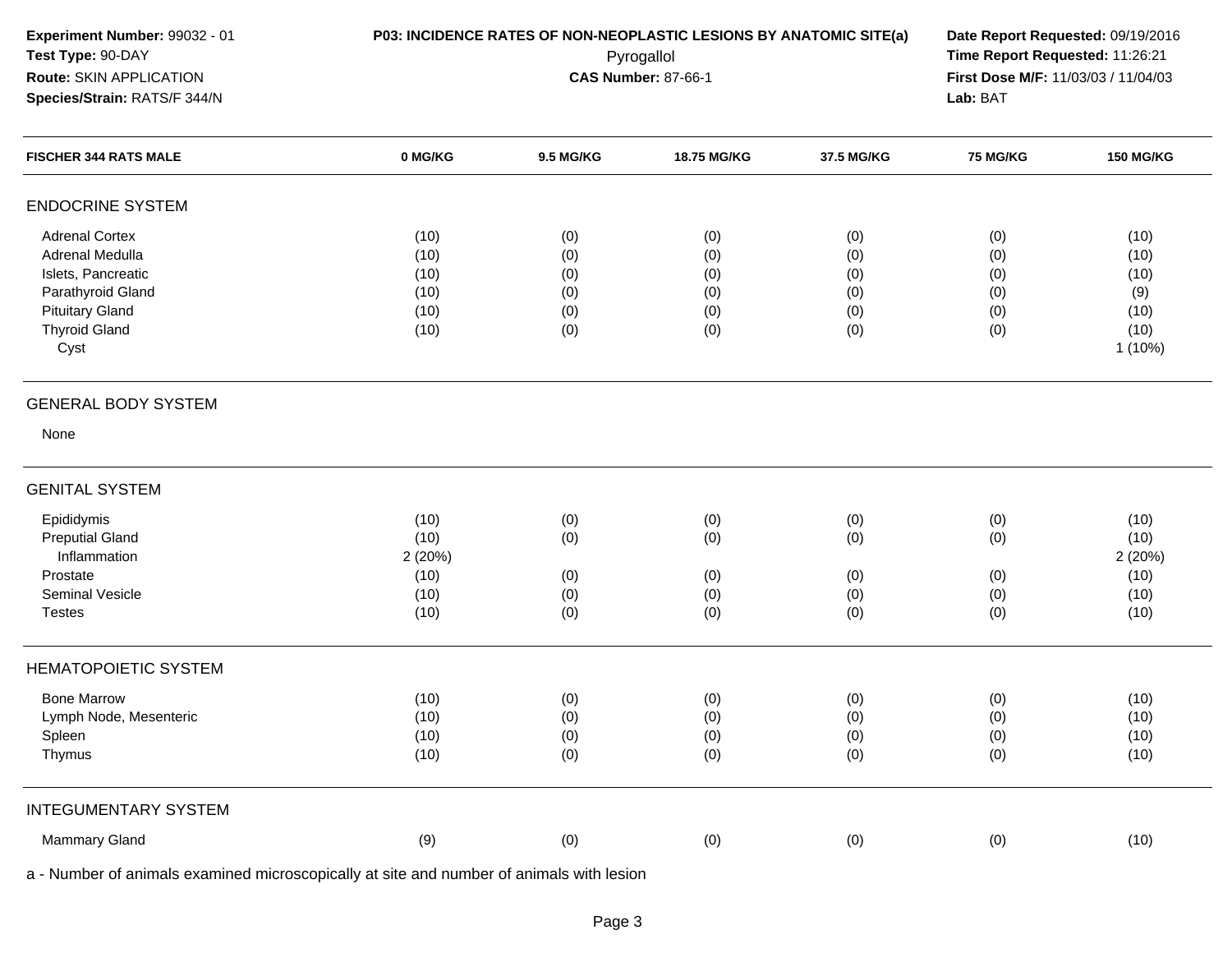|                |                        | Time Report Requested: 11:26:21<br>First Dose M/F: 11/03/03 / 11/04/03<br>Lab: BAT |                                                       |                                                                                 | Date Report Requested: 09/19/2016 |  |
|----------------|------------------------|------------------------------------------------------------------------------------|-------------------------------------------------------|---------------------------------------------------------------------------------|-----------------------------------|--|
| 0 MG/KG        | 9.5 MG/KG              | 18.75 MG/KG                                                                        | 37.5 MG/KG                                            | 75 MG/KG                                                                        | <b>150 MG/KG</b>                  |  |
| (10)           | (10)<br>10 (100%)      | (10)<br>10 (100%)                                                                  | (10)<br>10 (100%)                                     | (10)<br>10 (100%)                                                               | (10)<br>10 (100%)<br>10 (100%)    |  |
| $1(10\%)$      | $9(90\%)$              | 9(90%)                                                                             | 10 (100%)                                             | 10 (100%)                                                                       | 10 (100%)                         |  |
|                |                        |                                                                                    |                                                       |                                                                                 | $1(10\%)$                         |  |
|                |                        |                                                                                    |                                                       |                                                                                 |                                   |  |
| (10)           | (0)                    | (0)                                                                                | (0)                                                   | (0)                                                                             | (10)                              |  |
|                |                        |                                                                                    |                                                       |                                                                                 |                                   |  |
| (10)           | (0)                    | (0)                                                                                | (0)                                                   | (0)                                                                             | (10)                              |  |
|                |                        |                                                                                    |                                                       |                                                                                 |                                   |  |
| (10)<br>2(20%) | (0)                    | (0)                                                                                | (0)                                                   | (0)                                                                             | (10)<br>3(30%)                    |  |
| (10)<br>(10)   | (0)<br>(0)             | (0)<br>(0)                                                                         | (0)<br>(0)                                            | (0)<br>(0)                                                                      | $1(10\%)$<br>(10)<br>(10)         |  |
|                |                        |                                                                                    |                                                       |                                                                                 |                                   |  |
| (10)<br>(10)   | (0)                    | (0)<br>(0)                                                                         | (0)<br>(0)                                            | (0)<br>(0)                                                                      | (10)<br>1(10%)<br>(10)            |  |
|                | $1(10\%)$<br>$1(10\%)$ | 10 (100%)<br>(0)                                                                   | Pyrogallol<br><b>CAS Number: 87-66-1</b><br>10 (100%) | P03: INCIDENCE RATES OF NON-NEOPLASTIC LESIONS BY ANATOMIC SITE(a)<br>10 (100%) | 10 (100%)                         |  |

URINARY SYSTEM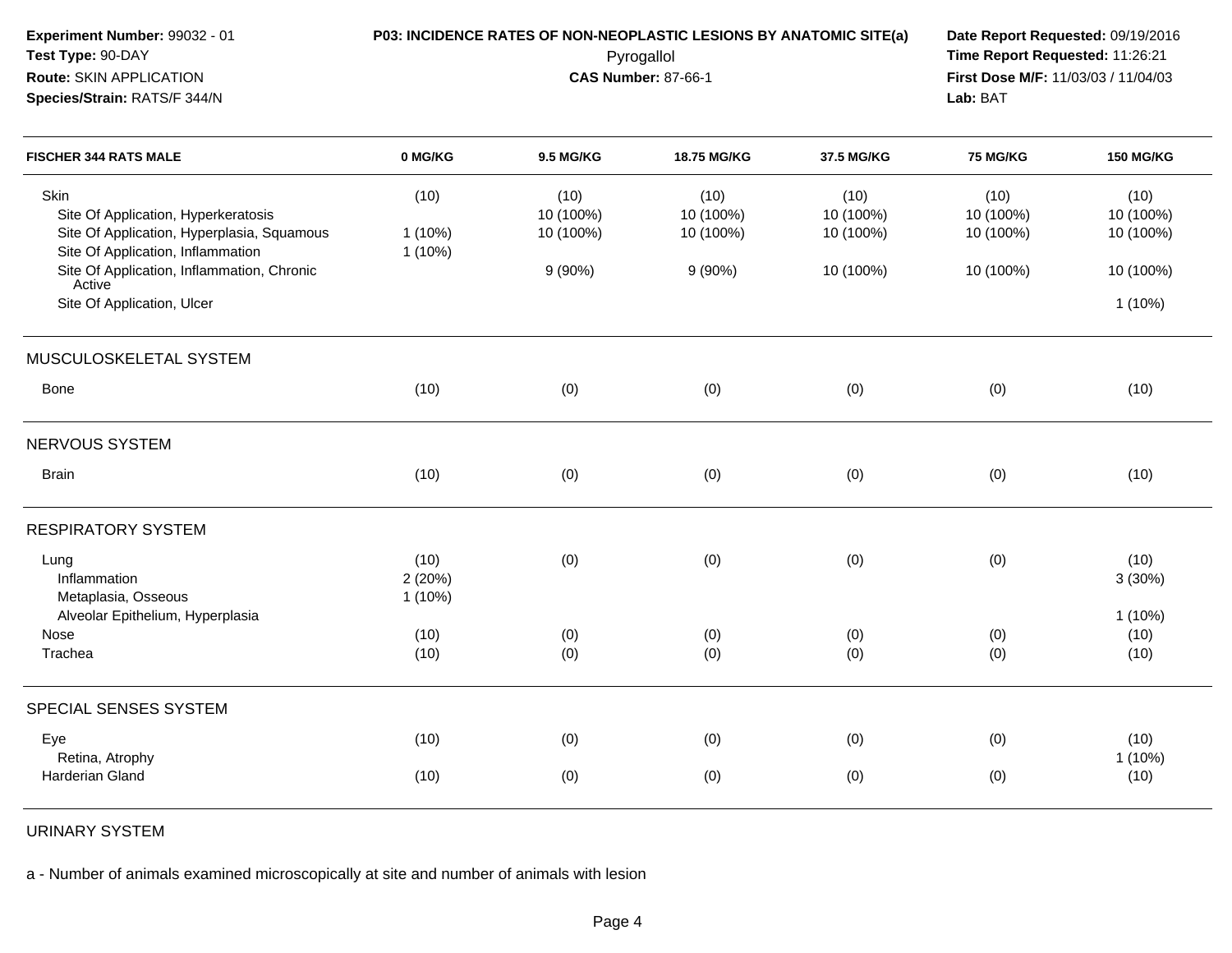| Experiment Number: 99032 - 01<br>Test Type: 90-DAY<br><b>Route: SKIN APPLICATION</b><br>Species/Strain: RATS/F 344/N |                   | P03: INCIDENCE RATES OF NON-NEOPLASTIC LESIONS BY ANATOMIC SITE(a)<br>Date Report Requested: 09/19/2016<br>Time Report Requested: 11:26:21<br>Pyrogallol<br><b>CAS Number: 87-66-1</b><br><b>First Dose M/F: 11/03/03 / 11/04/03</b><br>Lab: BAT |             |            |                 |                   |
|----------------------------------------------------------------------------------------------------------------------|-------------------|--------------------------------------------------------------------------------------------------------------------------------------------------------------------------------------------------------------------------------------------------|-------------|------------|-----------------|-------------------|
| <b>FISCHER 344 RATS MALE</b>                                                                                         | 0 MG/KG           | <b>9.5 MG/KG</b>                                                                                                                                                                                                                                 | 18.75 MG/KG | 37.5 MG/KG | <b>75 MG/KG</b> | <b>150 MG/KG</b>  |
| Kidney<br>Mineralization                                                                                             | (10)<br>$3(30\%)$ | (0)                                                                                                                                                                                                                                              | (0)         | (0)        | (0)             | (10)<br>2(20%)    |
| Nephropathy<br>Urinary Bladder                                                                                       | 7(70%)<br>(10)    | (0)                                                                                                                                                                                                                                              | (0)         | (0)        | (0)             | $9(90\%)$<br>(10) |

\*\*\* END OF MALE \*\*\*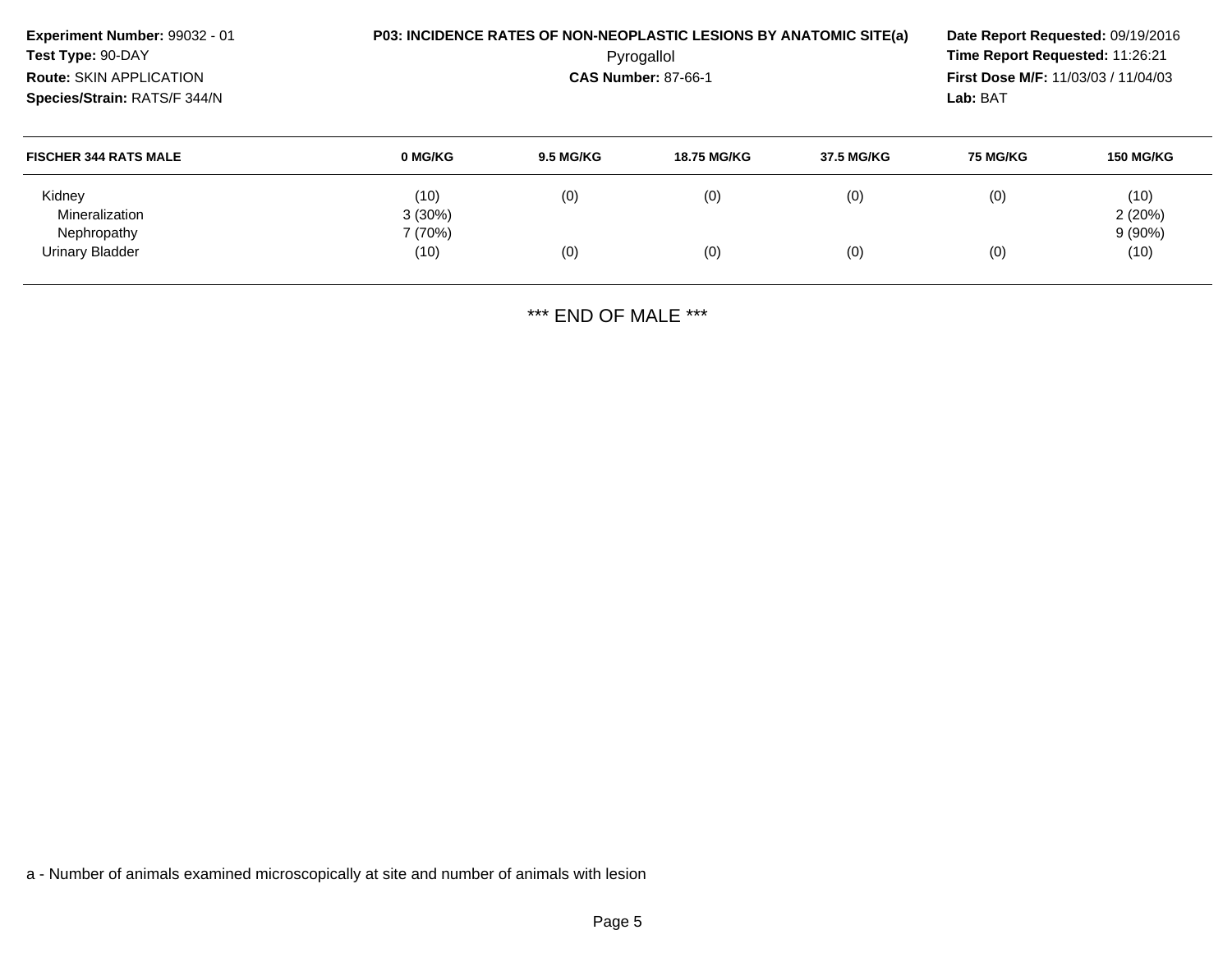| Experiment Number: 99032 - 01<br>Test Type: 90-DAY<br>Route: SKIN APPLICATION<br>Species/Strain: RATS/F 344/N |                    |           | P03: INCIDENCE RATES OF NON-NEOPLASTIC LESIONS BY ANATOMIC SITE(a)<br>Pyrogallol<br><b>CAS Number: 87-66-1</b> |            | Date Report Requested: 09/19/2016<br>Time Report Requested: 11:26:21<br>First Dose M/F: 11/03/03 / 11/04/03<br>Lab: BAT |                  |
|---------------------------------------------------------------------------------------------------------------|--------------------|-----------|----------------------------------------------------------------------------------------------------------------|------------|-------------------------------------------------------------------------------------------------------------------------|------------------|
| <b>FISCHER 344 RATS FEMALE</b>                                                                                | 0 MG/KG            | 9.5 MG/KG | 18.75 MG/KG                                                                                                    | 37.5 MG/KG | 75 MG/KG                                                                                                                | <b>150 MG/KG</b> |
| <b>Disposition Summary</b>                                                                                    |                    |           |                                                                                                                |            |                                                                                                                         |                  |
| <b>Animals Initially In Study</b><br><b>Early Deaths</b><br><b>Moribund Sacrifice</b>                         | 10<br>$\mathbf{1}$ | 10        | 10                                                                                                             | 10         | 10                                                                                                                      | 10               |
| <b>Survivors</b>                                                                                              |                    |           |                                                                                                                |            |                                                                                                                         |                  |
| <b>Terminal Sacrifice</b>                                                                                     | 9                  | 10        | 10                                                                                                             | 10         | 10                                                                                                                      | 10               |
| <b>Animals Examined Microscopically</b>                                                                       | 10                 | 10        | 10                                                                                                             | 10         | 10                                                                                                                      | 10               |
| <b>ALIMENTARY SYSTEM</b>                                                                                      |                    |           |                                                                                                                |            |                                                                                                                         |                  |
| Esophagus                                                                                                     | (10)               | (0)       | (0)                                                                                                            | (0)        | (0)                                                                                                                     | (10)             |
| Intestine Large, Cecum                                                                                        | (10)               | (0)       | (0)                                                                                                            | (0)        | (0)                                                                                                                     | (10)             |
| Intestine Large, Colon                                                                                        | (10)               | (0)       | (0)                                                                                                            | (0)        | (0)                                                                                                                     | (10)             |
| Intestine Large, Rectum                                                                                       | (10)               | (0)       | (0)                                                                                                            | (0)        | (0)                                                                                                                     | (10)             |
| Intestine Small, Duodenum                                                                                     | (10)               | (0)       | (0)                                                                                                            | (0)        | (0)                                                                                                                     | (10)             |
| Intestine Small, Ileum                                                                                        | (10)               | (0)       | (0)                                                                                                            | (0)        | (0)                                                                                                                     | (10)             |
| Intestine Small, Jejunum                                                                                      | (10)               | (0)       | (0)                                                                                                            | (0)        | (0)                                                                                                                     | (10)             |
| Liver                                                                                                         | (10)               | (0)       | (2)                                                                                                            | (0)        | (2)                                                                                                                     | (10)             |
| Hepatodiaphragmatic Nodule                                                                                    |                    |           | 2 (100%)                                                                                                       |            | 2 (100%)                                                                                                                | $1(10\%)$        |
| Infiltration Cellular, Mononuclear Cell                                                                       | 7 (70%)            |           |                                                                                                                |            |                                                                                                                         | 5 (50%)          |
| Inflammation                                                                                                  | 2(20%)             |           |                                                                                                                |            |                                                                                                                         | 2(20%)           |
| Mesentery                                                                                                     | (0)                | (1)       | (0)                                                                                                            | (0)        | (0)                                                                                                                     | (0)              |
| Inflammation, Chronic Active                                                                                  |                    | 1 (100%)  |                                                                                                                |            |                                                                                                                         |                  |
| Necrosis                                                                                                      |                    | 1 (100%)  |                                                                                                                |            |                                                                                                                         |                  |
| Pancreas                                                                                                      | (10)               | (0)       | (0)                                                                                                            | (0)        | (0)                                                                                                                     | (10)             |
| Acinus, Atrophy                                                                                               | $1(10\%)$          |           |                                                                                                                |            |                                                                                                                         |                  |
| Salivary Glands                                                                                               | (10)               | (0)       | (0)                                                                                                            | (0)        | (0)                                                                                                                     | (10)             |
| Stomach, Forestomach                                                                                          | (10)               | (0)       | (0)                                                                                                            | (0)        | (0)                                                                                                                     | (10)             |
| Stomach, Glandular                                                                                            | (10)               | (0)       | (0)                                                                                                            | (0)        | (0)                                                                                                                     | (10)             |
| CARDIOVASCULAR SYSTEM                                                                                         |                    |           |                                                                                                                |            |                                                                                                                         |                  |
| <b>Blood Vessel</b>                                                                                           | (10)               | (0)       | (0)                                                                                                            | (0)        | (0)                                                                                                                     | (10)             |
| Heart                                                                                                         | (10)               | (0)       | (0)                                                                                                            | (0)        | (0)                                                                                                                     | (10)             |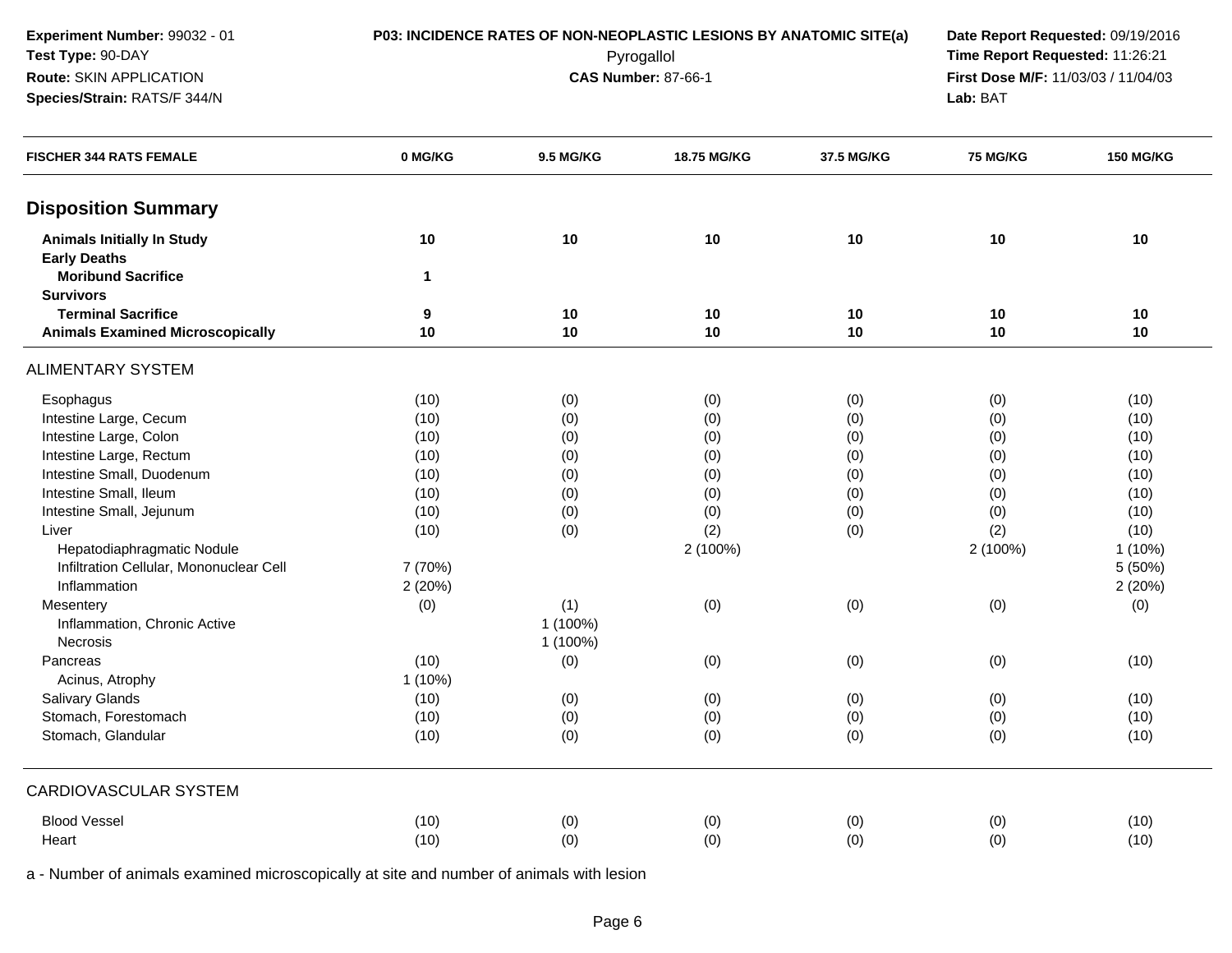| Experiment Number: 99032 - 01<br>Test Type: 90-DAY<br>Route: SKIN APPLICATION<br>Species/Strain: RATS/F 344/N | P03: INCIDENCE RATES OF NON-NEOPLASTIC LESIONS BY ANATOMIC SITE(a) | Date Report Requested: 09/19/2016<br>Time Report Requested: 11:26:21<br>First Dose M/F: 11/03/03 / 11/04/03<br>Lab: BAT |             |            |                 |                   |
|---------------------------------------------------------------------------------------------------------------|--------------------------------------------------------------------|-------------------------------------------------------------------------------------------------------------------------|-------------|------------|-----------------|-------------------|
| <b>FISCHER 344 RATS FEMALE</b>                                                                                | 0 MG/KG                                                            | 9.5 MG/KG                                                                                                               | 18.75 MG/KG | 37.5 MG/KG | <b>75 MG/KG</b> | <b>150 MG/KG</b>  |
| Cardiomyopathy                                                                                                | 7 (70%)                                                            |                                                                                                                         |             |            |                 | 9(90%)            |
| <b>ENDOCRINE SYSTEM</b>                                                                                       |                                                                    |                                                                                                                         |             |            |                 |                   |
| <b>Adrenal Cortex</b>                                                                                         | (10)                                                               | (0)                                                                                                                     | (0)         | (0)        | (0)             | (10)              |
| <b>Accessory Adrenal Cortical Nodule</b>                                                                      |                                                                    |                                                                                                                         |             |            |                 | $1(10\%)$         |
| Adrenal Medulla                                                                                               | (10)                                                               | (0)                                                                                                                     | (0)         | (0)        | (0)             | (10)              |
| Islets, Pancreatic                                                                                            | (10)                                                               | (0)                                                                                                                     | (0)         | (0)        | (0)             | (10)              |
| Parathyroid Gland                                                                                             | (10)                                                               | (0)                                                                                                                     | (0)         | (0)        | (0)             | (9)               |
| <b>Pituitary Gland</b>                                                                                        | (10)                                                               | (0)                                                                                                                     | (0)         | (0)        | (0)             | (10)              |
| <b>Thyroid Gland</b>                                                                                          | (10)                                                               | (0)                                                                                                                     | (0)         | (0)        | (0)             | (10)              |
| <b>GENERAL BODY SYSTEM</b>                                                                                    |                                                                    |                                                                                                                         |             |            |                 |                   |
| None                                                                                                          |                                                                    |                                                                                                                         |             |            |                 |                   |
| <b>GENITAL SYSTEM</b>                                                                                         |                                                                    |                                                                                                                         |             |            |                 |                   |
| <b>Clitoral Gland</b>                                                                                         | (10)                                                               | (0)                                                                                                                     | (0)         | (0)        | (0)             | (9)               |
| Inflammation                                                                                                  | $1(10\%)$                                                          |                                                                                                                         |             |            |                 | $1(11\%)$         |
| Ovary                                                                                                         | (10)                                                               | (1)                                                                                                                     | (0)         | (0)        | (0)             | (10)              |
| Cyst                                                                                                          | 1 (10%)                                                            | 1 (100%)                                                                                                                |             |            |                 |                   |
| <b>Uterus</b>                                                                                                 | (10)                                                               | (0)                                                                                                                     | (0)         | (0)        | (0)             | (10)              |
| <b>HEMATOPOIETIC SYSTEM</b>                                                                                   |                                                                    |                                                                                                                         |             |            |                 |                   |
| <b>Bone Marrow</b><br>Inflammation                                                                            | (10)                                                               | (0)                                                                                                                     | (0)         | (0)        | (0)             | (10)<br>$1(10\%)$ |
| Lymph Node, Mesenteric                                                                                        | (10)                                                               | (0)                                                                                                                     | (0)         | (0)        | (0)             | (10)              |
| Spleen                                                                                                        | (10)                                                               | (0)                                                                                                                     | (0)         | (0)        | (0)             | (10)              |
| Thymus                                                                                                        | (10)                                                               | (0)                                                                                                                     | (0)         | (0)        | (0)             | (10)              |
|                                                                                                               |                                                                    |                                                                                                                         |             |            |                 |                   |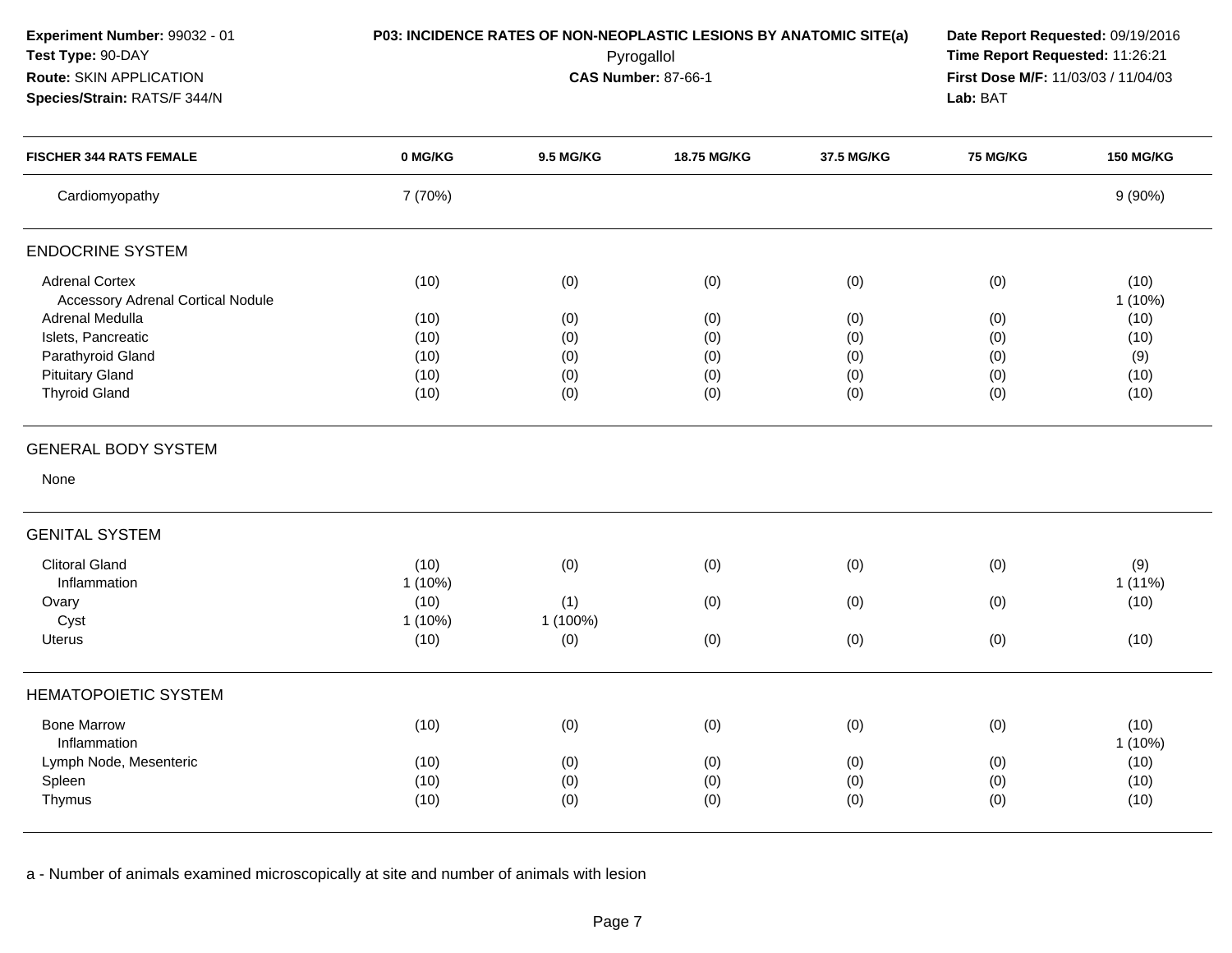| Experiment Number: 99032 - 01<br>Test Type: 90-DAY<br>Route: SKIN APPLICATION<br>Species/Strain: RATS/F 344/N                                                                                      | P03: INCIDENCE RATES OF NON-NEOPLASTIC LESIONS BY ANATOMIC SITE(a)<br>Date Report Requested: 09/19/2016<br>Time Report Requested: 11:26:21<br>Pyrogallol<br><b>CAS Number: 87-66-1</b><br>Lab: BAT |                                                               |                                                    |                                                 |                                                    | First Dose M/F: 11/03/03 / 11/04/03                 |  |  |
|----------------------------------------------------------------------------------------------------------------------------------------------------------------------------------------------------|----------------------------------------------------------------------------------------------------------------------------------------------------------------------------------------------------|---------------------------------------------------------------|----------------------------------------------------|-------------------------------------------------|----------------------------------------------------|-----------------------------------------------------|--|--|
| <b>FISCHER 344 RATS FEMALE</b>                                                                                                                                                                     | 0 MG/KG                                                                                                                                                                                            | 9.5 MG/KG                                                     | 18.75 MG/KG                                        | 37.5 MG/KG                                      | <b>75 MG/KG</b>                                    | <b>150 MG/KG</b>                                    |  |  |
| <b>INTEGUMENTARY SYSTEM</b>                                                                                                                                                                        |                                                                                                                                                                                                    |                                                               |                                                    |                                                 |                                                    |                                                     |  |  |
| Mammary Gland<br>Skin<br>Control Dermis, Inflammation<br>Site Of Application, Hyperkeratosis<br>Site Of Application, Hyperplasia, Squamous<br>Site Of Application, Inflammation, Chronic<br>Active | (10)<br>(10)                                                                                                                                                                                       | (0)<br>(10)<br>$1(10\%)$<br>10 (100%)<br>10 (100%)<br>8 (80%) | (0)<br>(10)<br>10 (100%)<br>10 (100%)<br>10 (100%) | (0)<br>(10)<br>10 (100%)<br>10 (100%)<br>9(90%) | (0)<br>(10)<br>10 (100%)<br>10 (100%)<br>10 (100%) | (10)<br>(10)<br>10 (100%)<br>10 (100%)<br>10 (100%) |  |  |
| MUSCULOSKELETAL SYSTEM                                                                                                                                                                             |                                                                                                                                                                                                    |                                                               |                                                    |                                                 |                                                    |                                                     |  |  |
| Bone                                                                                                                                                                                               | (10)                                                                                                                                                                                               | (0)                                                           | (0)                                                | (0)                                             | (0)                                                | (10)                                                |  |  |
| NERVOUS SYSTEM                                                                                                                                                                                     |                                                                                                                                                                                                    |                                                               |                                                    |                                                 |                                                    |                                                     |  |  |
| <b>Brain</b>                                                                                                                                                                                       | (10)                                                                                                                                                                                               | (0)                                                           | (0)                                                | (0)                                             | (0)                                                | (10)                                                |  |  |
| <b>RESPIRATORY SYSTEM</b>                                                                                                                                                                          |                                                                                                                                                                                                    |                                                               |                                                    |                                                 |                                                    |                                                     |  |  |
| Lung<br>Inflammation<br>Alveolar Epithelium, Hyperplasia                                                                                                                                           | (10)<br>2(20%)<br>2(20%)                                                                                                                                                                           | (0)                                                           | (0)                                                | (0)                                             | (0)                                                | (10)<br>2(20%)                                      |  |  |
| Alveolus, Infiltration Cellular, Histiocyte<br>Nose                                                                                                                                                | (10)                                                                                                                                                                                               |                                                               |                                                    |                                                 |                                                    | 2(20%)<br>(10)                                      |  |  |
| Trachea                                                                                                                                                                                            | (10)                                                                                                                                                                                               | (0)<br>(0)                                                    | (0)<br>(0)                                         | (0)<br>(0)                                      | (0)<br>(0)                                         | (10)                                                |  |  |
| SPECIAL SENSES SYSTEM                                                                                                                                                                              |                                                                                                                                                                                                    |                                                               |                                                    |                                                 |                                                    |                                                     |  |  |
| Eye<br>Harderian Gland<br>Inflammation                                                                                                                                                             | (10)<br>(10)                                                                                                                                                                                       | (0)<br>(0)                                                    | (0)<br>(0)                                         | (0)<br>(0)                                      | (0)<br>(0)                                         | (10)<br>(10)<br>$1(10\%)$                           |  |  |